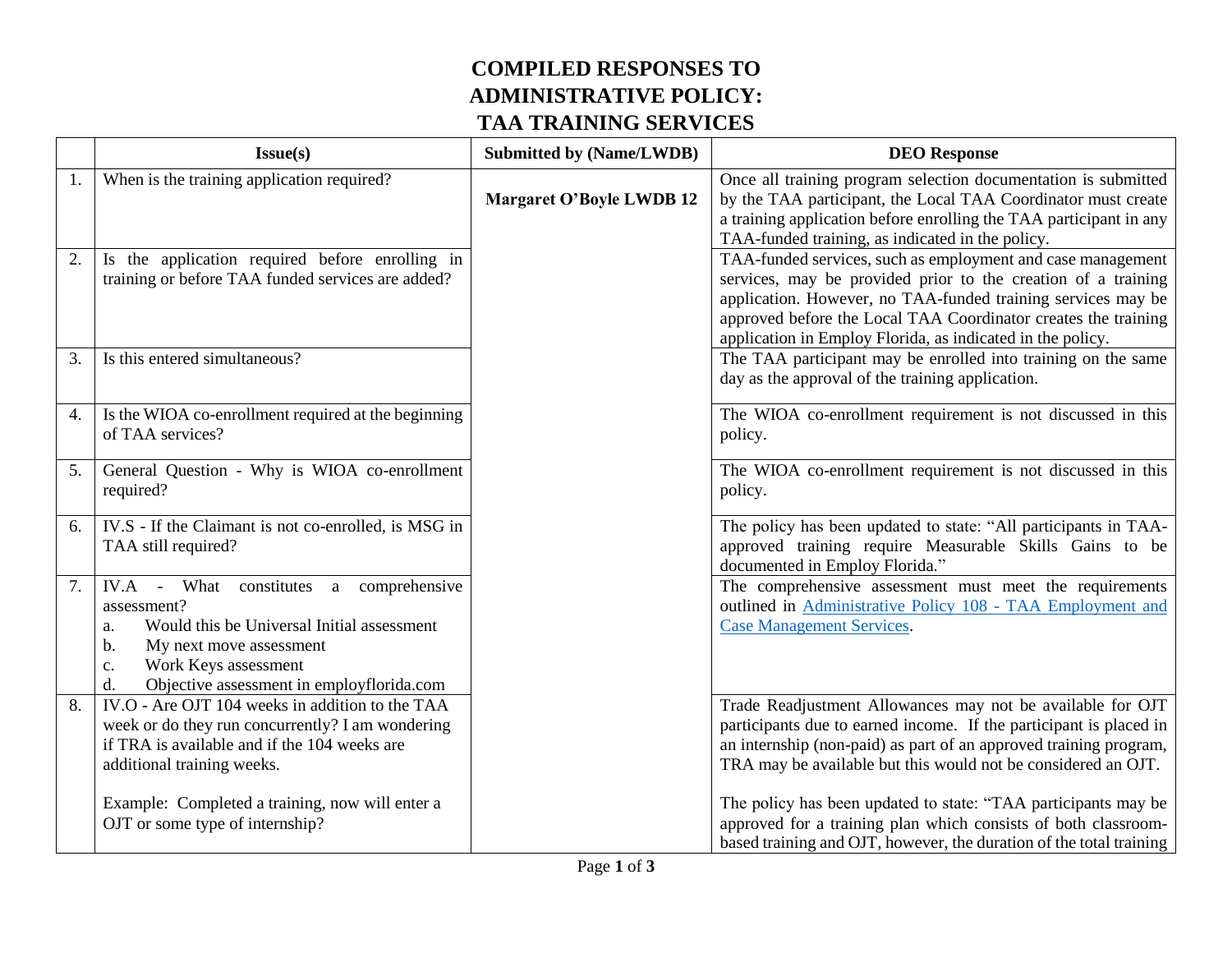## **COMPILED RESPONSES TO ADMINISTRATIVE POLICY: TAA TRAINING SERVICES**

|     |                                                                                                                                                                                                                                                                                                            |                                | plan must adhere to Section IV.L of this policy with the OJT<br>portion of the training not exceeding 104 weeks."                                                                                                                                                                                                                                                                                                                                                                                                                                                                                                                    |
|-----|------------------------------------------------------------------------------------------------------------------------------------------------------------------------------------------------------------------------------------------------------------------------------------------------------------|--------------------------------|--------------------------------------------------------------------------------------------------------------------------------------------------------------------------------------------------------------------------------------------------------------------------------------------------------------------------------------------------------------------------------------------------------------------------------------------------------------------------------------------------------------------------------------------------------------------------------------------------------------------------------------|
| 9.  | General Question - Specific to EF document upload,<br>Region 14 has procured our own document<br>management system that has always met all<br>monitoring requirements. Would it be possible to<br>continue utilizing our document management system<br>rather than uploading documents into EF?            | <b>Rene Davidson LWDB 14</b>   | DEO appreciates some LWDBs have procured stand-alone<br>document management systems in lieu of utilizing the document<br>management system available in Employ Florida. However, to<br>ensure state-level staff have access to the documents and<br>information required to process TAA participant income-support<br>benefits through a secure and accessible means, and to conduct<br>data validation required by the Trade Adjustment Assistance Data<br>Integrity (TAADI) report, the requirement to store all TAA-<br>related source documents in the Employ Florida document<br>management system has been deemed a necessity. |
| 10. | General Question - The new Employ Florida TAA<br>specific "T "codes are now available for use;<br>however, the typical EF service codes are also<br>available. Should staff enter the standard EF service<br>codes along with the TAA specific "T" services<br>codes, or are TAA service codes sufficient? |                                | LWDB staff should continue to use the standard service codes in<br>Employ Florida and not the codes outlined in Administrative<br>Policy 108 - TAA Employment and Case Management Services<br>until this policy has been approved by the State Workforce<br>Development Board. Once approved, TAA staff will only be<br>required to enter the new TAA service codes.                                                                                                                                                                                                                                                                 |
| 11. | IV.D - This paragraph begins with, "Once both forms<br>are completed"; Please, what are these 2 forms being<br>referenced?                                                                                                                                                                                 | <b>Donna Doubleday LWDB 19</b> | The policy has been updated to provide clarification and now<br>states: "Once all training program selection documentation is<br>submitted by the TAA participant"                                                                                                                                                                                                                                                                                                                                                                                                                                                                   |
| 12. | IV.F - Is supporting documentation (from a<br>physician) required if a training waiver is<br>recommended for health reasons?                                                                                                                                                                               |                                | No. The policy has been updated to provide clarification and now<br>states: "Note: Supporting medical documentation is not required;<br>information about TAA participant health issues, if any, and<br>sensitive/personal and confidential information must not be<br>documented in Employ Florida nor stored in the participant's<br>electronic or hard-copy case file."                                                                                                                                                                                                                                                           |